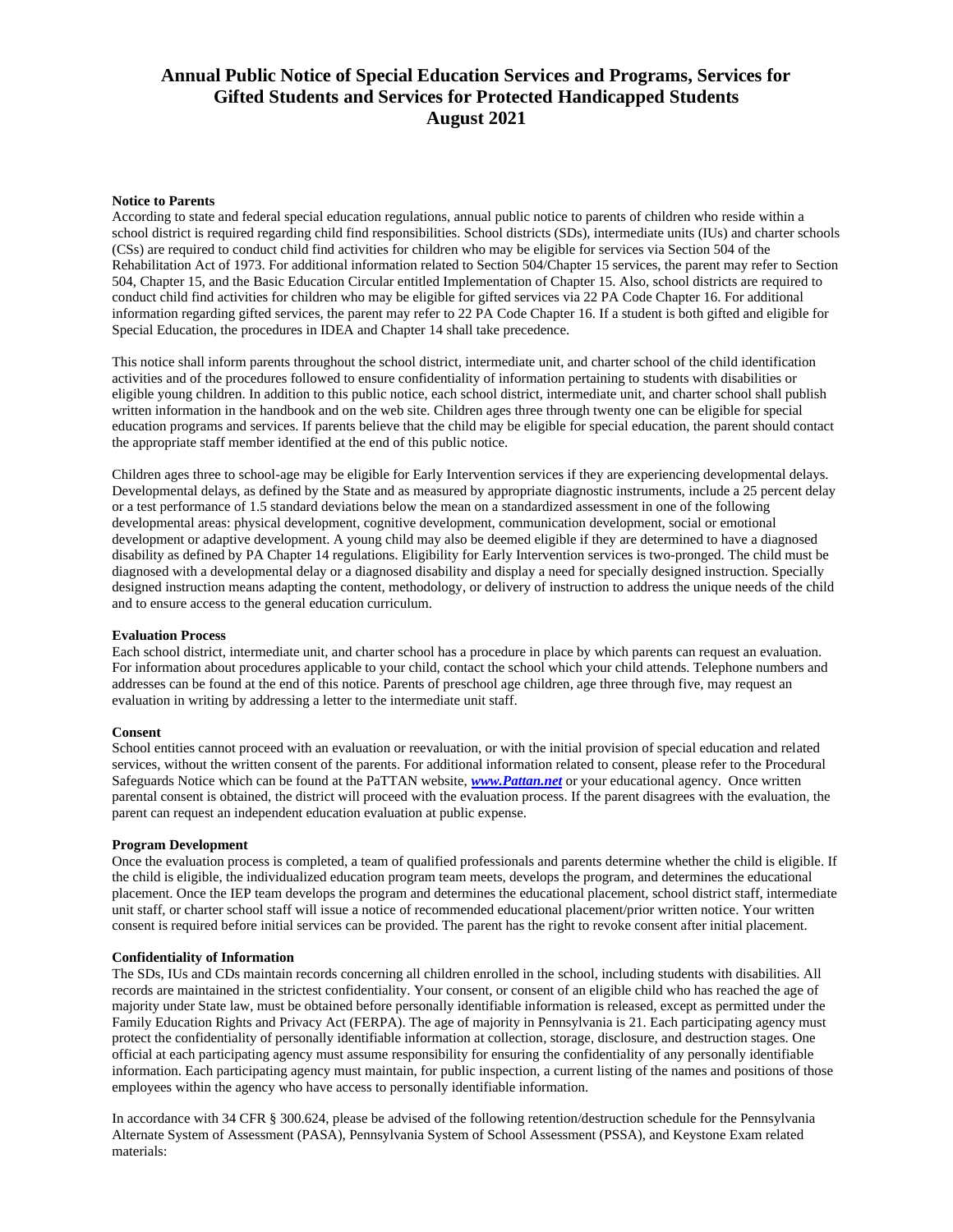- PSSA, Keystone Exam, and PASA test booklets will be destroyed one year after student reports are delivered for the administration associated with the test booklets.
- PSSA and Keystone Exam answer booklets and PASA media recordings will be destroyed three years after completion of the assessment.

For additional information related to student records, the parent can refer to the Family Education Rights and Privacy Act (FERPA).

This notice is only a summary of the Special Education services, evaluation and screening activities, and rights and protections pertaining to children with disabilities, children thought to be disabled, and their parents. For more information or to request evaluation or screening of a public or private school child, contact the responsible school entity listed below. For preschool age children, information, screenings and evaluations requested may be obtained by contacting the Intermediate Unit. The addresses of these schools are as follows:

| <b>INTERMEDIATE UNIT</b>                                |              |                                                                  |              |
|---------------------------------------------------------|--------------|------------------------------------------------------------------|--------------|
| Tuscarora Intermediate Unit 11                          | 814-542-2501 | TIU Early Intervention Programming                               | 814-542-2501 |
| Ms. Sandi Dinardi                                       |              | Ms. Kelly Zurybida                                               |              |
| 2527 US Hwy 522 S                                       |              | 2527 US Hwy 522 S                                                |              |
| McVeytown, PA 17051                                     |              | McVeytown, PA 17051                                              |              |
| <b>SCHOOL DISTRICT OFFICES</b>                          |              |                                                                  |              |
| <b>Central Fulton School District</b>                   | 717-485-7000 | Forbes Road School District                                      | 814-685-3865 |
| Dr. Christina Ramsey                                    |              | Forbes Road High School                                          |              |
| 151 East Cherry Street                                  |              | Ms. Laurel Keegan                                                |              |
| McConnellsburg, PA 17233-1400                           |              | 159 Redbird Drive                                                |              |
|                                                         |              | Waterfall, PA 16689                                              |              |
| Huntingdon Area School District                         | 814-641-2104 | Juniata County School District                                   | 717-436-2111 |
| <b>Administrative Office</b>                            |              | <b>Administrative Office</b>                                     |              |
| Mr. Chris Evans                                         |              | Ms. Christie Holderman                                           |              |
| 2400 Cassady Avenue, Suite 2                            |              | 146 Weatherby Way                                                |              |
| Huntingdon, PA 16652-2602                               |              | Mifflintown, PA 17059                                            |              |
| Juniata Valley School District<br>Administrative Office | 814-669-9150 | Mifflin County School District<br><b>Administrative Building</b> | 717-248-0148 |
| Ms. Lisa Coble                                          |              | Ms. Cindi Marsh                                                  |              |
| 7775 Juniata Valley Pike, PO Box 318                    |              | 201 Eighth Street, Highland Park                                 |              |
| Alexandria, PA 16611                                    |              | Lewistown, PA 17044                                              |              |
| Mount Union Area School District                        | 814-542-2518 | Southern Fulton School District                                  | 717-294-3400 |
| <b>Administrative Center</b>                            |              | Southern Fulton High School                                      |              |
| Dr. Dianne Thomas                                       |              | Ms. Cindy Flaherty                                               |              |
| 603 N. Industrial Drive                                 |              | 3072 Great Cove Road, Suite 100                                  |              |
| Mount Union, PA 17066                                   |              | Warfordsburg, PA 17267                                           |              |
| Southern Huntingdon School District                     | 814-447-5520 | <b>Corrections Education</b>                                     | 814-658-4024 |
| Southern Huntingdon County High School                  |              | Mr. Timothy Miller                                               |              |
| Ms. Stacey J. Miller                                    |              | Trough Creek Youth Forestry Camp #3                              |              |
| 10339 Pogue Road                                        |              | 4534 Tar Kiln Road                                               |              |
| Three Springs, PA 17264-9730                            |              | James Creek, PA. 16657                                           |              |
|                                                         |              | &                                                                |              |
|                                                         |              | South Mountain Secure Treatment Unit                             |              |
|                                                         |              | 10056 South Mountain Road - P.O. Box 374                         |              |
|                                                         |              | South Mountain, PA. 17261                                        |              |
|                                                         |              |                                                                  |              |
| NON-PUBLIC SCHOOLS LOCATED IN IU 11                     |              |                                                                  |              |
| Tuscarora Intermediate Unit 11                          | 814-542-2501 |                                                                  |              |
| Dr. Brett Gilliland                                     |              |                                                                  |              |
| 2527 US Hwy 522 S                                       |              |                                                                  |              |
| McVeytown, PA 17051                                     |              |                                                                  |              |
| <b>CHARTER SCHOOLS</b>                                  |              |                                                                  |              |
| New Day Charter School                                  | 814-643-7112 | Stone Valley Community Charter School                            | 814-667-2705 |
| Ms. Jenna Morgan<br>-256 South 5th Street.              |              | Ms. Cheryl Casner<br>13006 Greenwood Road                        |              |
| Huntingdon, PA 16652                                    | 717-447-0623 | Huntingdon, PA 16652                                             |              |
| -109 Industrial Circle                                  |              |                                                                  |              |
| Mifflintown, PA 17059                                   |              |                                                                  |              |
| <b>PRISONS</b>                                          |              |                                                                  |              |
| Huntingdon County Prison                                | 814-641-2104 | Mifflin County Prison                                            | 717-248-0148 |
| Mr. Chris Evans                                         |              | Ms. Cindi Marsh                                                  |              |
| 2400 Cassady Avenue, Suite 2                            |              | 201 Eighth Street, Highland Park                                 |              |
| Huntingdon, PA 16652-2602                               |              | Lewistown, PA 17044                                              |              |